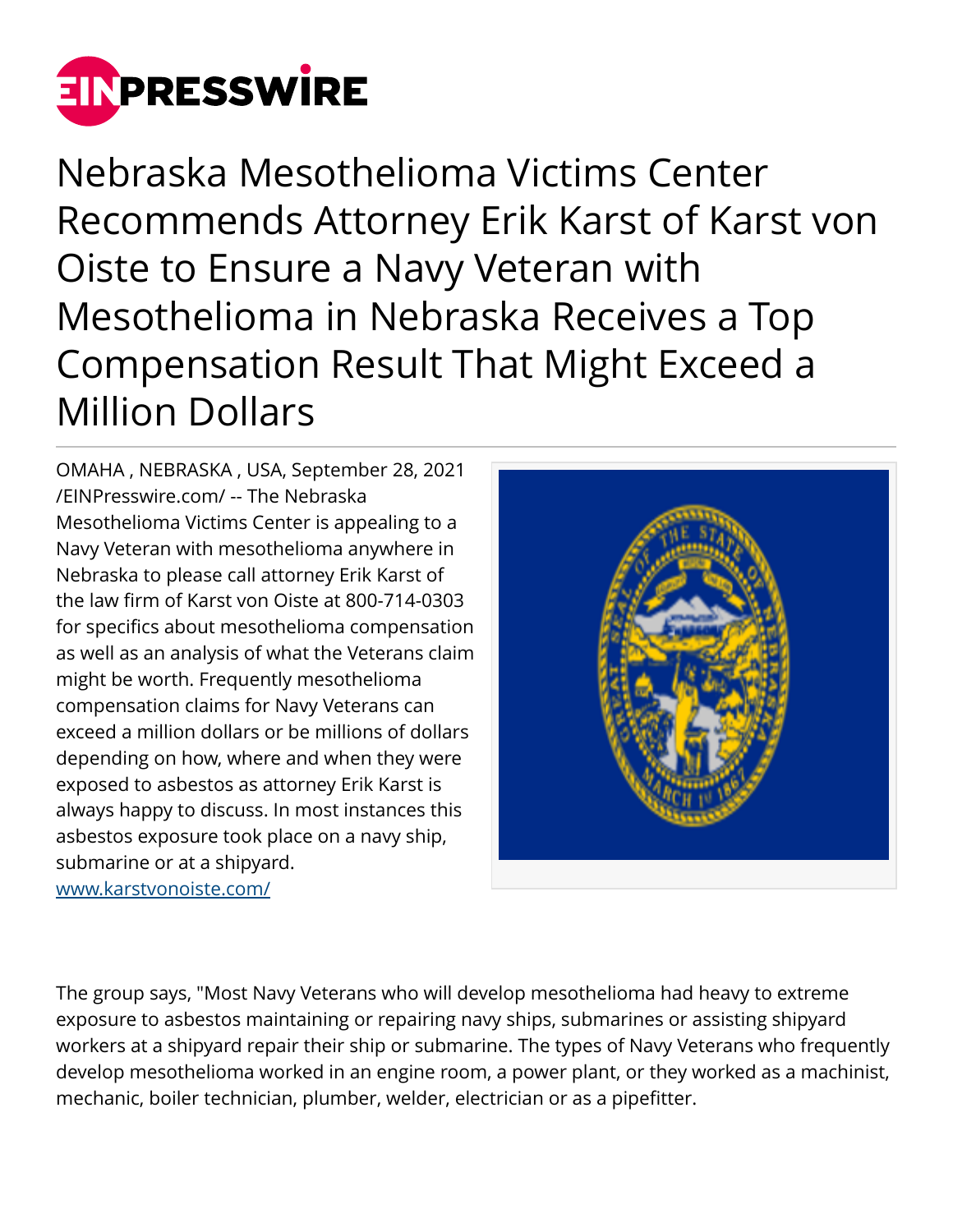"If the person we have just described sounds like your husband or dad, and he has just been diagnosed with mesothelioma anywhere in Nebraska please call attorney Erik Karst of Karst von Oiste at 800-714-0303 for an analysis of what your loved one's compensation claim might be worth. We are certain you will be glad you did. The call to attorney Erik Karst of Karst von Oiste is no obligation." [www.karstvonoiste.com/](http://www.karstvonoiste.com/)



The Nebraska Mesothelioma Victims Center's services are available throughout the state of

## "

The Nebraska Mesothelioma Victims Center is urging a Navy Veteran with mesothelioma in Nebraska to call attorney Erik Karst of the law firm of Karst von Oiste at 800-714- 0303 about compensation." *Nebraska Mesothelioma Victims Center* Nebraska including communities such as Omaha, Lincoln, Bellevue, Grand Island, Kearney, Fremont, or North Platte. <https://Nebraska.MesotheliomaVictimsCenter.Com>

For the best possible mesothelioma treatment options in Nebraska the Nebraska Mesothelioma Victims Center strongly recommends the following three heath care facilities with the offer to help a diagnosed victim, or their family get to the right physicians at each hospital.

\* Creighton University Medical Center Omaha, Nebraska: [https://www.chihealth.com/en/location-search/creighton](https://www.chihealth.com/en/location-search/creighton-bergan.html)[bergan.html](https://www.chihealth.com/en/location-search/creighton-bergan.html)

\* University of Nebraska Medical Center Eppley Cancer Center Omaha, Nebraska: <https://www.unmc.edu/cancercenter/>

Individuals in the state of Nebraska with mesothelioma could have been exposed to asbestos while serving in the US Navy or while working at a power plant, as a plumber, a boiler technician, as an auto repairman, as an electrician, or in the construction industry. In most cases, the exposure to asbestos took place in the 1950′s, 1960′s, 1970′s, or 1980′s. Mesothelioma typically takes three to five decades to develop.<https://MesotheliomaVictimsCenter.Com>